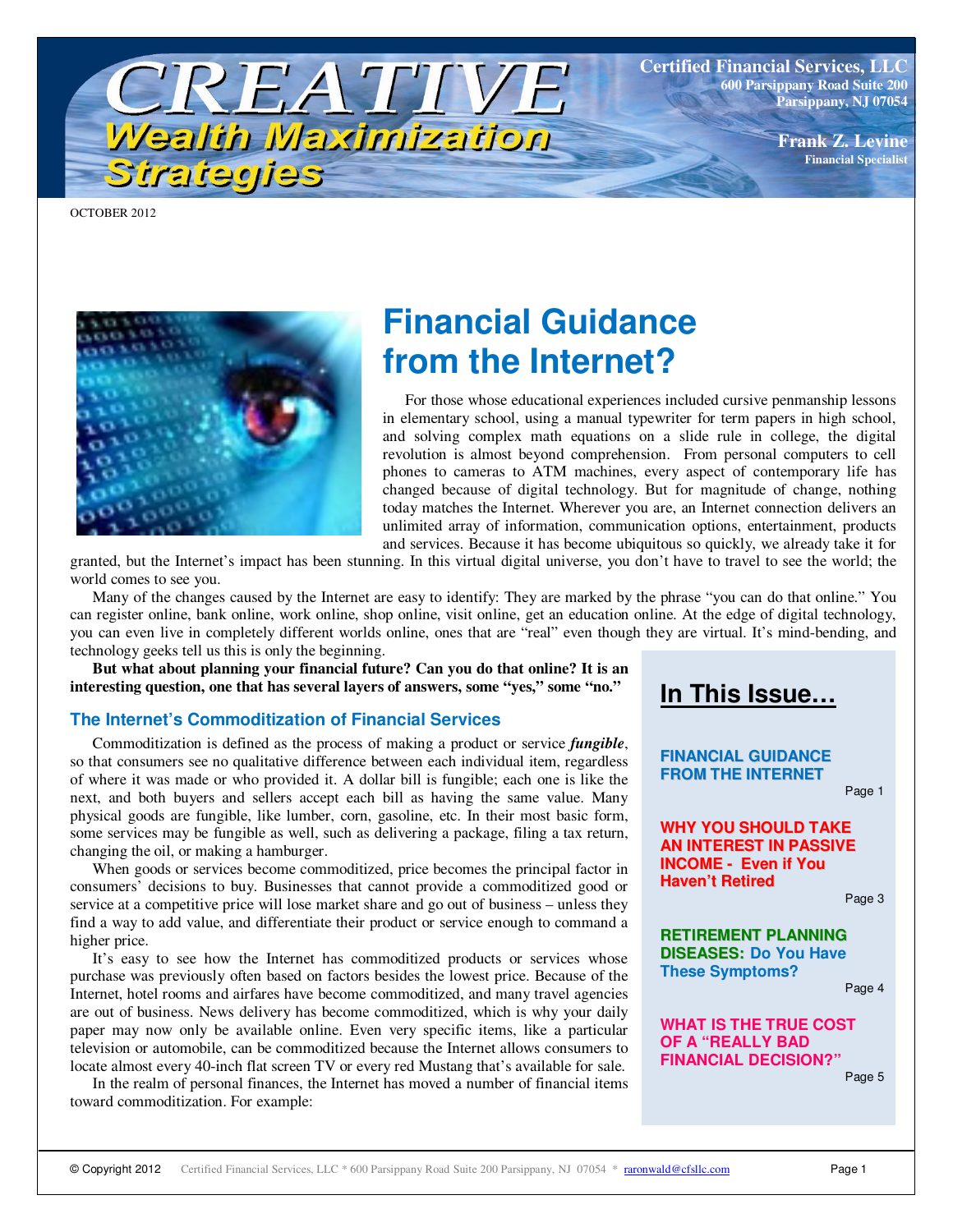**Savings accounts:** An individual looking to deposit money in a saving account or Certificate of Deposit can use the Internet to easily survey the offerings of banks nationwide to determine the best interest rate available.

**Mortgages:** What is the determining factor for most mortgage decisions? The interest rate. Again, a quick Internet search can bring a host of lenders to a prospective borrower's door.

**Auto Insurance and Term Life Insurance:** Once the consumer determines the parameters of coverage, the buying decision is primarily based on the premium. Serving as a de facto independent agent, the Internet can scour the marketplace for the best prices.

### **Where Internet Commoditization Doesn't Work**

When the product or service fits, the Internet is a fantastic tool for commoditizing. This offers benefits both to the consumers and providers of goods and services. For the consumer, the benefit is typically lower prices. For the provider, the opportunity is access to more potential customers. In this regard, it

might be correct to say that commoditization facilitates personal financial planning. But in some ways, the Internet's strongest features are detrimental to helping individuals achieve greater financial success.

Remember, if you know exactly what you want, the Internet can find it. Want to locate a 2008 Mercedes-Benz E 350 for sale? You can do that online. But what if you want guidance on your asset portfolio, or an opinion on permanent life insurance? Can the Internet provide financial advice?

Not really. An Internet search can put a pile of information on your digital doorstep, but offers no way to sort the pile. Asked to provide financial guidance, the Internet typically delivers a mish-mash of competing opinions, marketing materials, research reports, and forum comments –

then leaves you to sift through the stack, and make your own judgments. The education that results may make you financially more astute. This might be a good thing, if your objective was to become more informed about financial issues.



**You and your unique financial circumstances are not a commodity.**

But one of the reasons people consult experts is to shortcut the education process, and delegate the tasks to those more qualified. The Internet actually makes financial guidance harder, because expertise cannot be commoditized. Instead, as consultant Ryan Hanley writes (ironically, in an Internet blog post), the unfiltered volume of information available by way of the Internet means that "over time it's hard to discern the Expert from the Hack." (*The Commoditization of Expertise and Why You Should Never Trust a Guru*, May 28, 2012). Instead of clarity, an Internet search for guidance often makes it harder to understand the issues or come to a conclusion.

*Further, you and your unique financial circumstances are not commodities.* Unlike a commodity, you are

distinguishable, which means there are no generic plans to follow and no standard solutions to your financial challenges. If you try to use the Internet for financial guidance, one of two things will eventually occur: You will either become smart enough to be your own advisor, or you will connect with a real person – online, over the phone, or face-to-face – to serve as your advisor. Financial guidance is a one-on-one communication relationship discussing a unique situation.

There are no online tests or self-diagnosis programs to replicate the process.

Not that Internet entrepreneurs won't keep trying to make advice a commodity. The Internet retains its relatively free access by allowing advertisers to subsidize the service. That's why the news article you're reading has sidebars and banner ads with "simple rules, weird secrets, and special tricks" to eliminate belly fat, get a lower mortgage, purchase real estate, etc. It's digital junk mail. Skim it if you want, but don't look to it as a source of reliable information.

### **Integrating the Individual and the Digital**

Going back to an assertion made earlier in this article: When you know exactly what you want, the Internet can find it. In the context of financial guidance, the Internet can be a great asset for accurately representing your present condition, implementing the strategies that you develop from consultation with a financial professional, and tracking your progress. Many financial service companies offer online tools to automate these reporting and assessment functions so that you have a constantly updated real-time picture of your financial condition. This information can be invaluable in helping you and your trusted financial professionals stay on track and quickly make adjustments. This process maximizes both the value of individual consultation and power of digital connections.

If you aren't already monitoring your financial progress in this fashion, it's almost certain that your finances are underperforming. And once you've adopted this format, you will most likely find it easy to maintain, and wonder why you didn't do it sooner. But remember how it took a little time to master the upgrades on your new smartphone? It's the same with switching to a new method of financial guidance. The changeover process – entering your data, meeting several times with a professional – takes a little time. But these steps are necessary to establish the two key elements: the specialist and the technology. Together, these two pieces offer individuals the best opportunity to maximize their financial potential.

### **HAVE YOU INTEGRATED YOUR FINANCIAL SPECIALIST(S) AND DATA ON A SINGLE PLATFORM?**

\_\_\_\_\_\_\_\_\_\_\_\_\_\_\_\_\_\_\_\_\_\_\_\_\_\_\_\_\_\_\_\_\_\_\_\_\_\_\_\_\_

# **WHY YOU SHOULD TAKE AN INTEREST IN PASSIVE INCOME**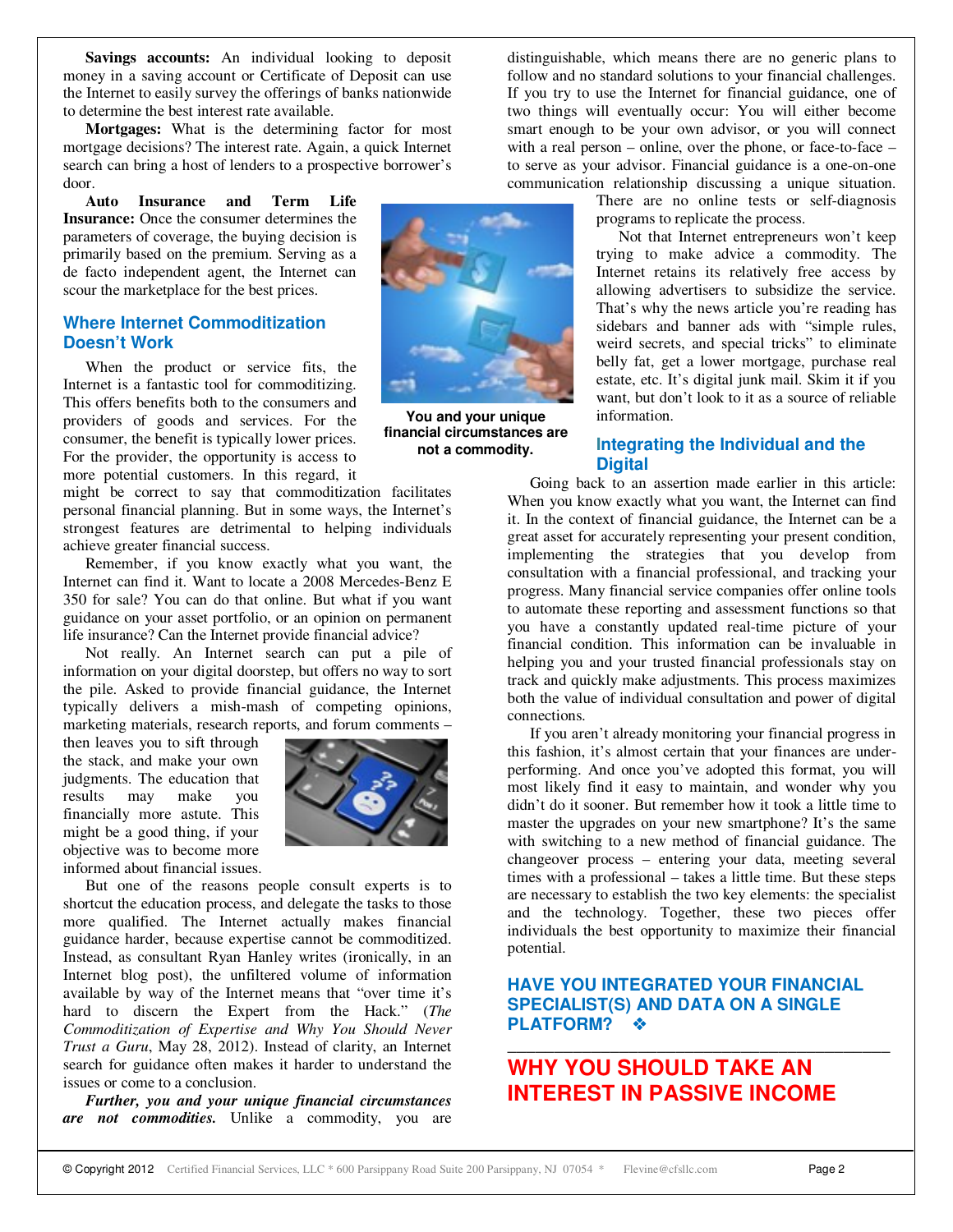

# **– Even if You Haven't Retired**

From a financial perspective, the heart of retirement planning is providing *passive income*. Passive income is income that is not derived from one's labor. Instead of working to make a living, in retirement an individual's accumulated assets become the source of income.

In the personal financial services arena, a default source of passive income for many retirees is derived from interestbearing financial instruments. These products deliver a regular stream of interest payments at pre-determined rates, and many include guarantees. Savings accounts, Certificates of Deposit and bonds are three common types of interestbearing financial options. Regular, secure payments offer retirees a measure of financial certainty, which is an important consideration when passive income must be used to meet essential material needs.

A conventional retirement model offered by financial service institutions involves an accumulation phase and a distribution phase (using their products in both phases). These retirement models are designed for individuals whose financial plans are fairly straightforward: a portion of current earnings from regular employment will be set aside on a regular basis in order to provide future passive income.

Because of the underlying investments, the interest earned on these income-producing instruments has a strong correlation to market rates for lending and borrowing. As interest rates have declined and remained depressed, the returns from these products have diminished, in some cases significantly. This scenario challenges many retirement strategies, because lower returns mean less income; retirees are left with the undesirable option of reducing their standard of living or consuming principal in order to maintain current income levels. Or they must consider income-generating alternatives, some of which may not be offered by financial institutions.

What are some examples of other passive income instruments? For a good overview, look at the front page of IRS Form 1040. Page 1 is a compilation of all sources of income. Among the line items are several passive income categories:

**Dividends:** A dividend is a sum of money paid regularly by a company to its shareholders out of its profits or reserves.

The dividends are typically distributed quarterly, but other arrangements (such as monthly or annually) are also common.

Many companies have a long history of regular dividend payments to their shareholders. But dividends are not



guaranteed; some companies declare no dividends, either because there are no profits, or because the company's management decides to reinvest profits instead of distributing them.

Owners of participating life insurance policies may also receive dividends, which are considered a return of unused premium. Early in the policy's existence, the owner often forgoes receipt of these dividends, instead adding them to the policy's cash value in the form of paid-up additions. But the size of the dividend typically increases with the age of the policy, and policy holders may find it desirable to receive these larger dividends as an annual income source.

**Rents:** Passive income may be derived from real estate and equipment rental agreements. If rental income exceeds the costs of ownership and maintenance (such as mortgages or loans, taxes, and operating costs) the profits may provide a steady stream of income. Of course, rental income is dependent on occupancy rates or how often the truck, trailer or other asset is rented. While lease agreements may establish a degree of certainty in regard to expected income, there are no guarantees that rents will be collected, or that the results will be profitable.

**Royalties and fees:** A royalty is a payment made to the legal owner of a property, patent, copyrighted work or franchise by those who wish to use it to generate revenues and profits. When entertainment companies publish a writer's novel or record a musician's ballad, the artists receive compensation for the use of their talent. A portion of every book or song sold today, tomorrow, or a decade later, results in a passive income stream to the owner of the work. These royalty checks will be proportional to the ongoing use of the product (i.e., the number of sales), and may continue for as long as the product is sold.

There are other types of royalties. Depending on the terms of their compensation agreements, brokers and sales reps can receive a passive income from trail commissions or renewal fees long after they retire\*. Franchise and licensing fees, paid for the privilege of using a branded product or service, are another form of royalty.

Royalty agreements are legally enforceable contracts, so the owner of the royalty has the assurance of receiving this passive income. But the amount of income will vary depending on future sales.

**Limited Partnerships:** This is a business arrangement in which some of the participants are investors only, and are not considered to be material participants. Limited partners generally do not have any management responsibility and are not responsible for the debt obligations of the business. Thus, the income that limited partners realize from their partnerships is treated as passive income.

\* Trail commissions would generally be classified as ordinary earned income as opposed to passive income for federal tax purposes.

As a rule, establishing these streams of income is not as easy as selecting a savings account and making a deposit. And, as is implied by their different lines on a tax return,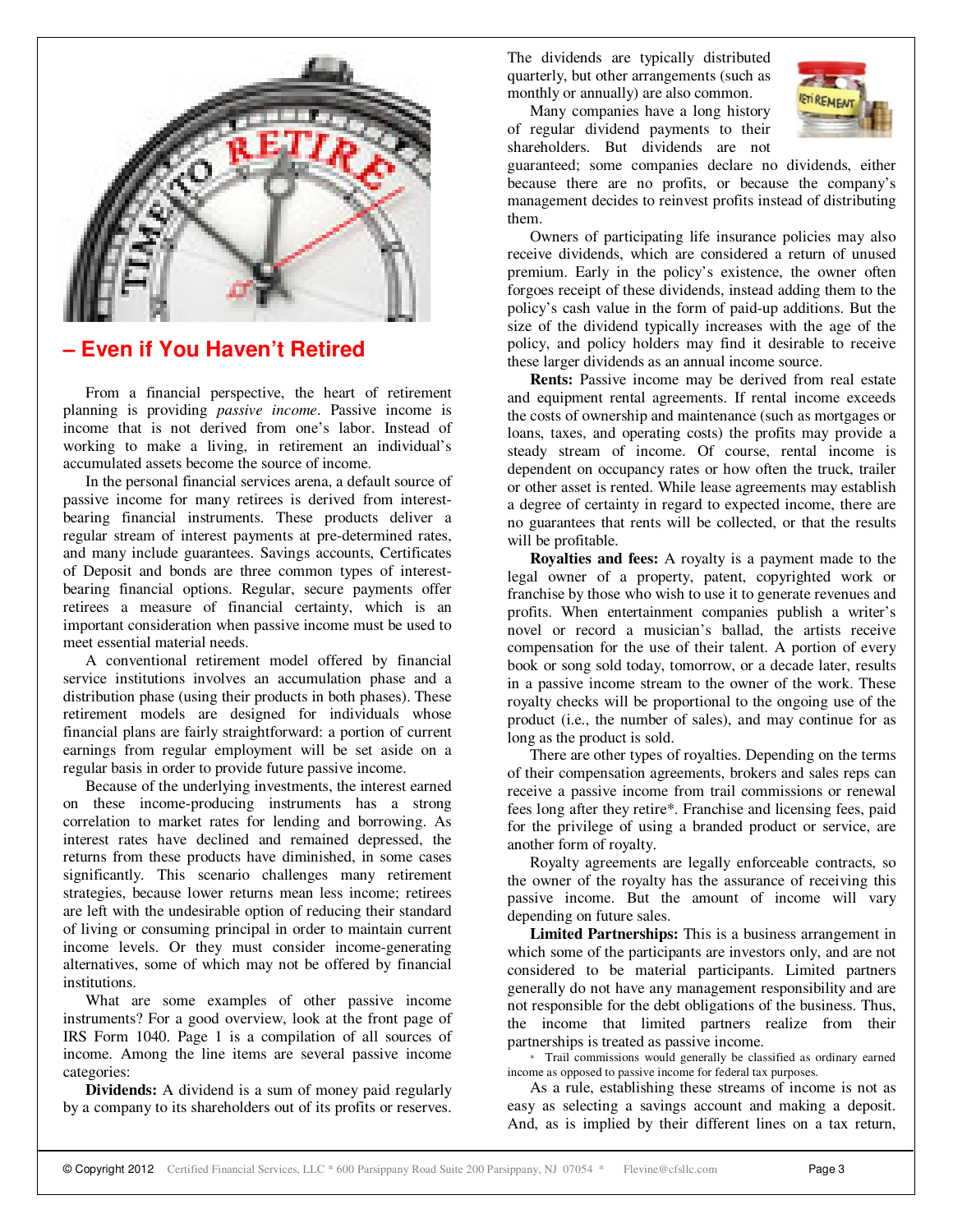these different forms of passive income may also have different tax treatment. The consideration of these alternatives entails careful study and usually requires some expert assistance. Given this caveat, several things should be obvious in this casual review of passive income sources:

- 1. **The potential returns from many passive income sources are equal to, if not greater, than those offered by interest-bearing financial instruments, particularly given current interest rates.** For the mass markets that the mainstream financial media is trying to reach, interest-bearing products are a one-size-fits-all solution for the accumulation-distribution retirement paradigm. But the ultimate goal of retirement planning is to produce a reliable and profitable passive income stream. Interest-bearing financial products may be used to accomplish this objective, but they aren't the only way. It makes sense to consider the alternatives, especially given the low rates of return, and the subsequent loss of purchasing power over time.
- 2. **The principal advantage of interest-bearing financial instruments in providing passive income is their lower level of financial risk and/or guarantees.** Safety and certainty are important financial considerations, and these features explain why interest-bearing products have a place in almost every retiree's portfolio. The suitability of including these non-guaranteed passive income programs must be weighed in light of their perceived risks.
- 3. **You may want to consider developing alternative passive income strategies before retirement.** Some passive income streams are really deferred compensation plans; the producer makes a decision when to receive income, and in what form. For example, an author could elect to receive a one-time, up-front payment for writing a book and waive the right to future royalties. The immediate payment is certain and guaranteed, while the royalties are often dependent on unknown future events. There are a slew of anecdotes about authors, actors, entertainers and other producers whose long-term financial fortunes turned – for good and bad – on their election of an immediate or future compensation. For many high-level executives, a deferred compensation package is a critical component in their employment agreement.
- 4. **How you approach developing passive income for the future might affect how you save today.** The conventional accumulation-distribution retirement income model has some advantages, but can also be restrictive. Qualified retirement plans have regulations that discourage early withdrawals; once the money is deposited, the financial cost of making changes may be prohibitive. Many accumulation products, such as those that invest in equities, historically deliver the best results when held for longer periods, so a decision to invest today is really a long-term decision. Research repeatedly shows that jumping in and out on these products results in poor investment performance. If you want to seriously consider other passive income strategies, a first step might be to reposition some of your ongoing saving

allocations, perhaps to make a down payment on a rental property, buy a share of a limited partnership, etc.

For many Americans, the accumulation-distribution model is a workable retirement strategy. But the outcomes from using this approach are dependent on two variables: the amount accumulated while working, and the interest rate that can be secured to deliver the passive income. Today's historically low interest rates have prompted many retirees to consider passive income alternatives. But even if the returns were higher from interest-bearing financial instruments, some individuals might benefit from beginning to develop other passive income sources for retirement – and even before retirement.

As you evaluate your current circumstances, and your prospects for retirement, the following questions may be relevant:

- **Does your current employment situation offer the opportunity for deferred compensation?**
- **Have you considered developing other passive income sources?**
- **Do your current saving allocations allow for the possibility of establishing a passive income before retirement?**

If any of these concepts pique your interest, make sure they are a topic of discussion the next time you meet with one of your financial professionals.

\_\_\_\_\_\_\_\_\_\_\_\_\_\_\_\_\_\_\_\_\_\_\_\_\_\_\_\_\_\_\_\_\_\_\_\_\_\_\_\_\_

In 2006, Dr. Gregory Salsbury authored a book titled *But What If I Live? The American Retirement Crisis*, which identified what Salsbury saw as seven key challenges to the



retirement dreams of Americans. These challenges were a combination of fiscal events and social behaviors that Salsbury felt were coming together to create a "'perfect storm' for a generation of under-saved and over-spent Baby Boomers."

In 2010, Salsbury, an executive vice president for a national insurance company, came out with another book, *Retirementology: Rethinking the American Dream in a New Economy.* Coming in the wake of the Great Recession, the book proposes Americans need to revise their thought processes and planning strategies in order to survive and thrive in a new financial environment.

In an attempt to help readers better understand the interweaving of financial concepts and behavioral psychology at the heart of the book, Salsbury develops some amusing new terms. In the language of "Retirementology"…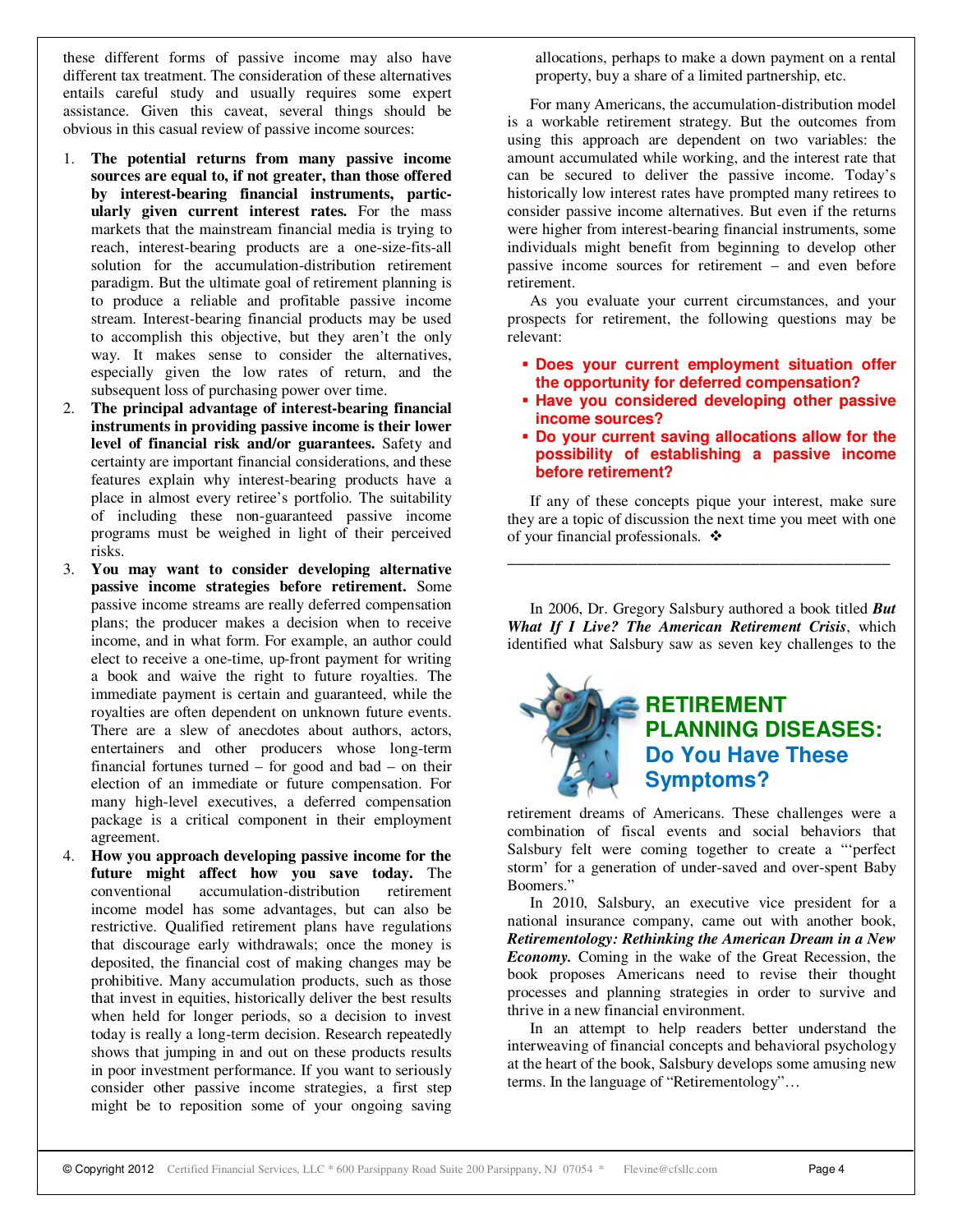- **Equimortis** [ek-wi-**mawr**-tis]: The dangerous condition of relying on home equity to fund retirement.
- **Bingefy** [binj-ih-fy]: Justifying a big-ticket purchase because you were previously frugal.
- **Kinphobia** [kin-**foh**-bee-uh]: Fear of having to tap into retirement savings to support extended family.
- **Ohnosis** [oh-**noh**-sis]: Realizing you really should have started planning for retirement years ago.
- **Finertia** [**fi**-nur-**shuh**]: Paralysis brought on by trying to comprehend contradictory, overwhelming and confusing financial information.

In a press release that accompanied the book's issue, Salsbury said, "People may not remember the precise psychological terminology behind these behaviors, but they will certainly remember 'bingefy' and hopefully take steps to avoid it."

## **Are These "Generation-Skipping" Afflictions?**

Fortunately, Salsbury's wryly amusing descriptions of the financial afflictions affecting Baby Boomers may not be part of a behavioral epidemic in the United States. Witness the headline from a front-page *Wall Street Journal* article on September 25, 2012:



### **Watching Parents Fail Sparks New Rebellion: Saving Money**

An excerpt from the opening of the article:

**As older Americans lose jobs, lose homes and delay retirement, their children are watching and reacting. Growing numbers of young Americans are boosting savings, cutting spending and planning for retirement.** 

The article goes on to note the distinct differences in the financial habits of the Greatest Generation, i.e., those who grew up during the Great Depression, and the Baby Boomers born between 1946 and 1964. While the Depression-era generation was generally thrifty and debt-averse, Boomers have tended to spend and borrow.

As a result of their spendthrift ways, many Boomers found themselves ill-prepared to weather the layoffs, declining housing values, and investment losses that accompanied the financial recession. Recent data from the Federal Reserve and the Center for Retirement Research show Boomers are approaching retirement age with, on average, "less than onequarter of the amount they need to maintain their standards of living when their work life ends."

Seeing the struggles of their parents, a number of Boomer children – sometimes referred to as "Generation  $X$ " – appear to be getting the message. Data shows a marked increase in employee participation in retirement plans by those under age 35, as well as a significant decrease in credit card debt. As one financial planner told the *Journal*, "You run into people

who are 33 years old and are buying long-term care insurance. That is the result of personal experience."

It is the hope of most parents that the lives of their children will be better than their own. Part of making that hope a reality is instilling good financial habits, as well as setting good examples. Don't let "Ohnosis" and other financial afflictions have ripple effects to future generations.

\_\_\_\_\_\_\_\_\_\_\_\_\_\_\_\_\_\_\_\_\_\_\_\_\_\_\_\_\_\_\_\_\_\_\_\_\_\_\_\_\_

A September 18, 2012, press release for a report from the



Consumer Federation of America announced that 67% of middle class Americans acknowledged making a "really bad financial decision," one that resulted in an average loss of \$23,000. "Middle class" was defined as households with an annual income between \$30,000 and \$100,000. By comparison, 61% of upper income Americans (those with household incomes in excess of \$100,000) reported making a really bad financial decision, with the resultant loss averaging \$61,000.

Here are some interesting companion findings from the survey: While over 80% of the respondents rated their ability to make financial decisions as "good" or "excellent," the survey also found a **strong correlation between financial loss and the absence of expert financial input.** In fact, among the middle class cohort, 17% said they "wouldn't seek any information or advice, and just make a decision."

So…while almost two-thirds of the respondents acknowledged making a "really bad financial decision" (and almost half, 47%, acknowledged making more than one), four-fifths of those surveyed said they were "good" or "excellent" at making financial decisions? And at least one fifth of the group was so confident that they wouldn't want any outside input before making their "good" or "excellent" decisions? *Hmmm…*

Maybe it would help to put the cost of these really bad financial decisions in better perspective. The loss that results from a bad decision is not only the immediate dollar amount, but also the *opportunity cost* – what could have been earned in the future if the money had been retained. For example, suppose a really bad financial decision, one that results in a \$50,000 loss, occurs at age 40. Life expectancy for the average American is now approaching 80, which means the financial impact of this decision generates a pretty lengthy opportunity cost period. If a 5% annual rate of return is used,